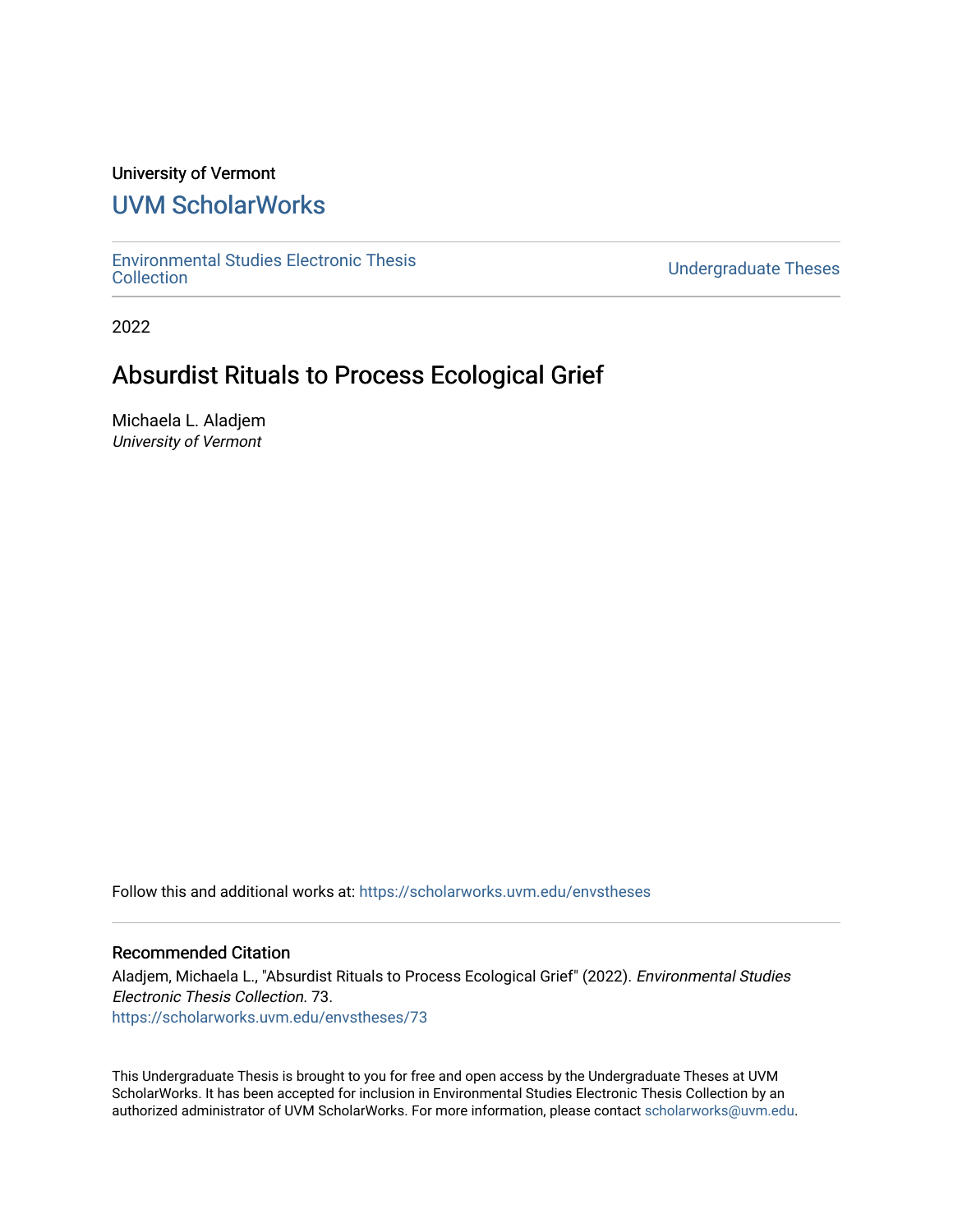## **UVM ENVS Capstone: Creative Arts Project 2022**

## **Absurdist Rituals to Process Ecological Grief - Written Component**

## **Introduction**

## **Personal background and motivation for this project**

As with thousands of other young, impressionable, idealistic 18-year-olds, I was swept up by the charm and green washing of UVM, and attended my first semester in Fall 2016. The required reading for the incoming class was *The Sixth Extinction: An Unnatural History* by Elizabeth Kolbert, who then came to speak at Ira Allen Chapel. I remember the talk being a bit depressing. A couple years later, I saw Bill McKibbon talk at the UU Church at the top of Church Street. At this point, we had been above 350 ppm of  $CO<sub>2</sub>$  for about 30 years.



*Figure 1. Stonks go up!*

<sup>1</sup> https://www.co2.earth/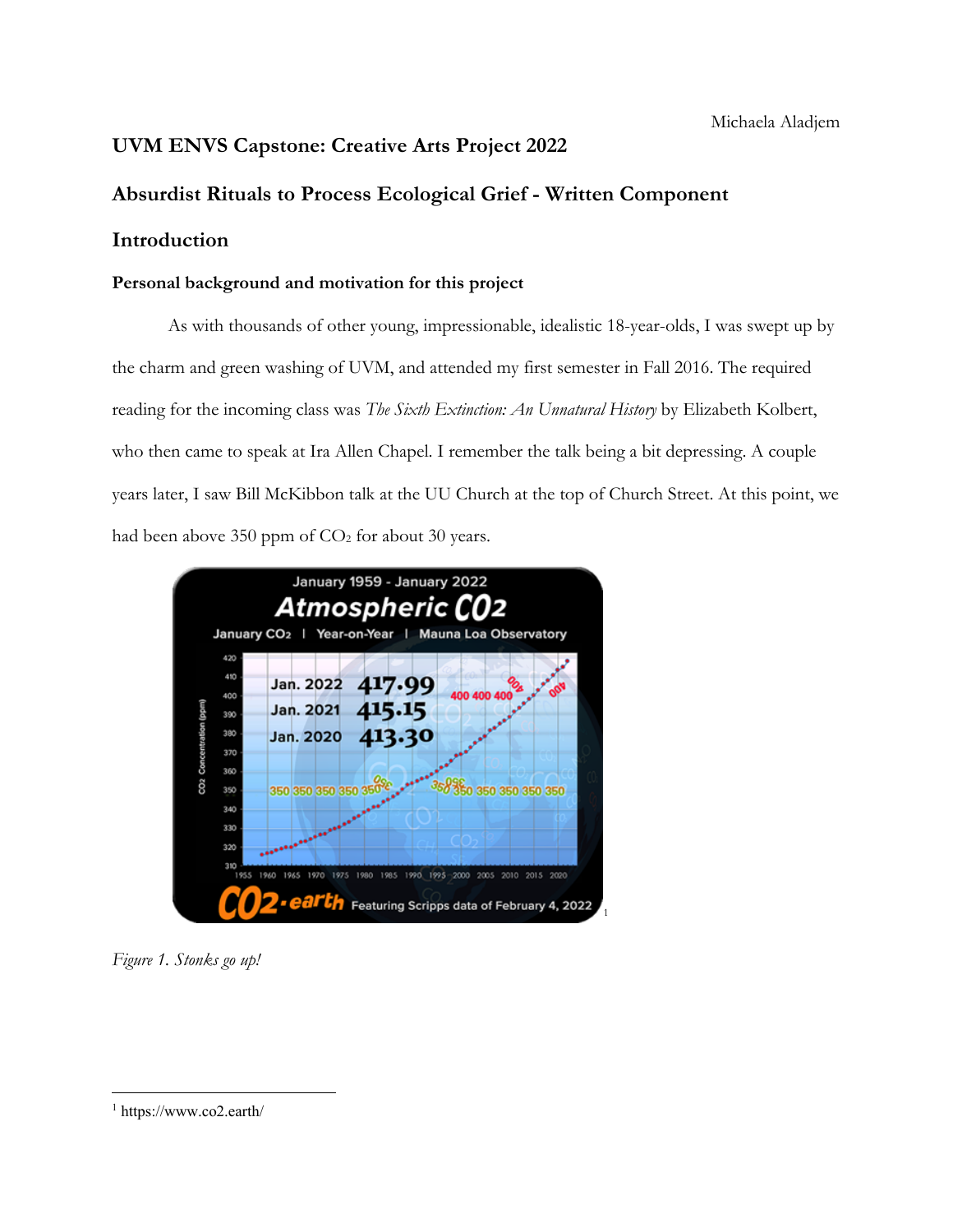There is no way I can look at this information without breaking into depressed laughter. I know I'm referencing a meme (with "stonks"), but in all seriousness one of my references is a paper that looks at climate change memes: "Overall, we propose that engaging in content generation in the form of memes enables individuals to feel re-empowered and reduce the psychological distress they experience due to climate change." (Elgaaied-Gambier and Mandler, 2021)

After holding out as "undeclared" for as long as possible, I decided to major in Environmental Studies because I care about humans and the earth, and it seemed the logical intersection. My thought process was simple: without an earth, or one hospitable to humans, nothing else will matter. And yet we are at the point where human intervention is needed, and if we don't care for each other, how can we care for the earth? It's all connected.

As an Environmental Studies student, I was confronted with the heaviness of the future for humans and the earth in every single course I took. The soil, the air, the water, the systems, are all not looking good. And we have known this, and have exacerbated the situation for decades, nay, centuries, starting with imperialism, settler colonialism, industrialization, and capitalism. And the various marginalized, oppressed, and affected people have been screaming and fighting and violently silenced (with dabbles of little victories) for just as long. In some ways, I feel like my whole college "career" has been in preparation for this project.

I have lost track of the number of times people, including my parents, from older generations have thrown up their hands and said: "Thank God we have this bright, young new generation to innovate and solve the climate crisis. You all bring me so much hope! Things have changed so much since I was your age!" I, we, did not consent to this existence, and surely not to solving the biggest problem we did not create. I am only 24, an incredibly privileged person who has hardly experienced any systemic hardship, and *I* am tired.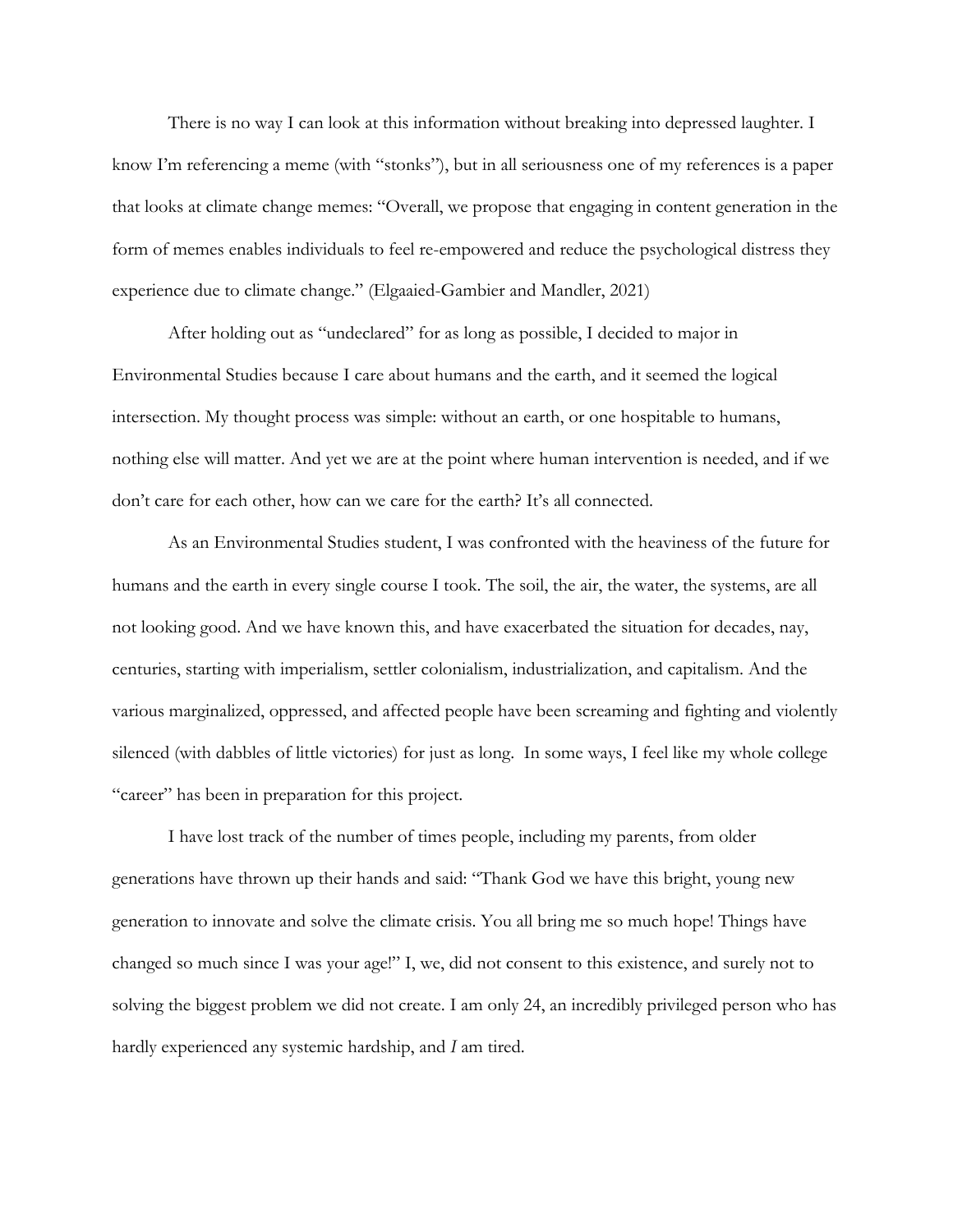Climate work is all of our work, but under capitalism, aside from being hired by nonprofits, it's hard to not see engaging in any active effort as activism, and subsequently burning out quickly. Such burn out seems to be a key part of how capitalism works. For people who do not have a fulfilling spiritual practice or hobby that helps them acknowledge the grief, or fuel their souls to keep going, having rituals to process ecological grief might help.

I knew I was fascinated by the idea of ecological grief for over a year, when I, influenced by my performance art course, decided to live-stream myself on my Instagram account, sitting perfectly still wearing a skeleton mask on my face in spring 2020. This grief was something I had been feeling for a while. Often a class session would end on a horribly depressing note, and my classmates and I would walk out glassy-eyed, as we compartmentalized what we just experienced so we could get to our next class, or close our laptop and stare out the window.

I decided to minor in studio art as my own form of ongoing therapy for learning about the perilous condition Earth is in. *Time-Based Media*, with Prof. Madsen Minax (Fall 2019) was one of the most impactful courses I took. Despite having taken dance classes from preschool through  $11<sup>th</sup>$ grade, and two dance courses in college (*Movement and Improvisation* with Paula Higa, Spring 2017, *Contemporary Dance 3* with Julian Barnett, (Fall 2019), it was in *Time-Based Media* where I really learned about performance art, and was introduced to Marina Abramovic, and Fluxus, who has inspired some of this work. Through Higa, I first learned about Susan Sgorbati, and authentic movement, and focusing on concepts such as "the particular" and "embodiment". I later took a workshop on improvisation with Sgorbati and Hannah Dennison in fall 2019. Pandemic permitting, I have been attending community-based Vermont Thursday Dance, and contact improv. Movement, dance, embodiment, connection, and play have all deeply inspired my project of crafting rituals.

## **Project Description, Goals and Rationale**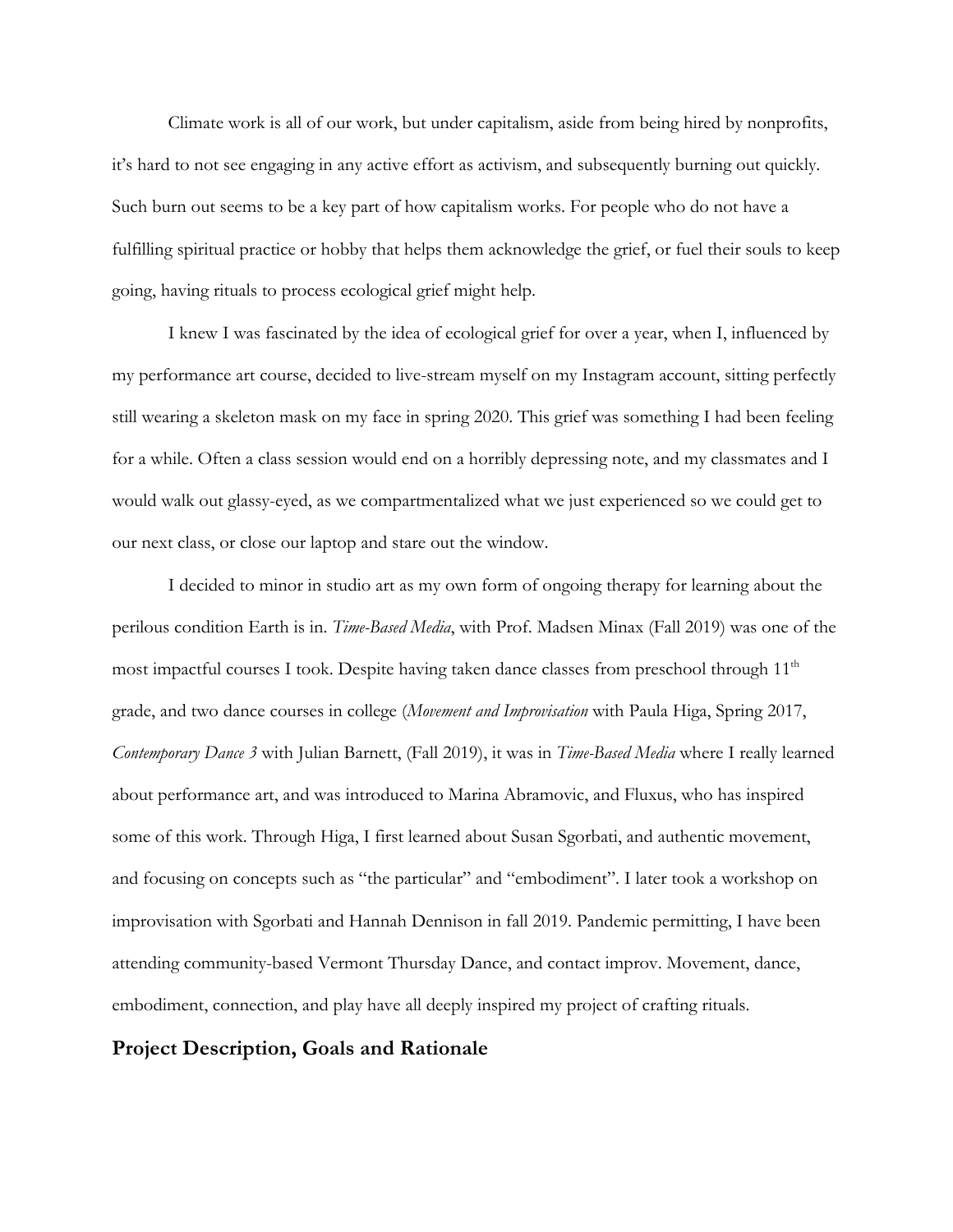I created absurdist rituals to be performed and engaged in with the goal of helping myself, and hopefully, individuals and communities process current and impending ecological grief, brought on by the increasing climate disaster. The products include 27 written rituals, a video art project documenting performance of the rituals, this written component, and a large visual map connecting these things with my thoughts and research, via the platform Miro. The rituals range in detail and length, and not every ritual was recorded via video. As the climate disaster will only increase in severity, I intend the rituals to be able to be revisited and repeated, for emotional maintenance, not to "solve" anything. They are designed to be performed with minimal equipment or setup, and can be modified for accessibility or fun. I intentionally chose not to attempt to observe and analyze the results of people engaging in the rituals, as it would take away from the "process" nature of the project. My goal in doing this creative project (as compared to a formal research thesis) is to create processes and opportunities that anyone can engage with and that occur in the public sphere, and not just a finished product to be logged into the database of past undergrad research.

Another hope I have for this project, and the growth of conversations and support around climate anxiety and ecological grief, is that maybe, if more people knew that there was support for dealing with the overwhelming dread of thinking about climate change, they would feel more empowered to delve into activism, or at the very least, not live in climate denial. Because it feels so overwhelming beyond words to think about climate change, especially when the overwhelming nature is not deeply acknowledged.

### **Why Absurdist?**

When so many disciplines and lenses (science, politics, society, history, culture, economics, psychology, philosophy, etc.) have been employed to process and to try to solve climate change, and when, according to science, we have not done enough to alter the future out of doom's way, what left is there to turn to but art, and specifically, the absurd? How do you begin to convey the value of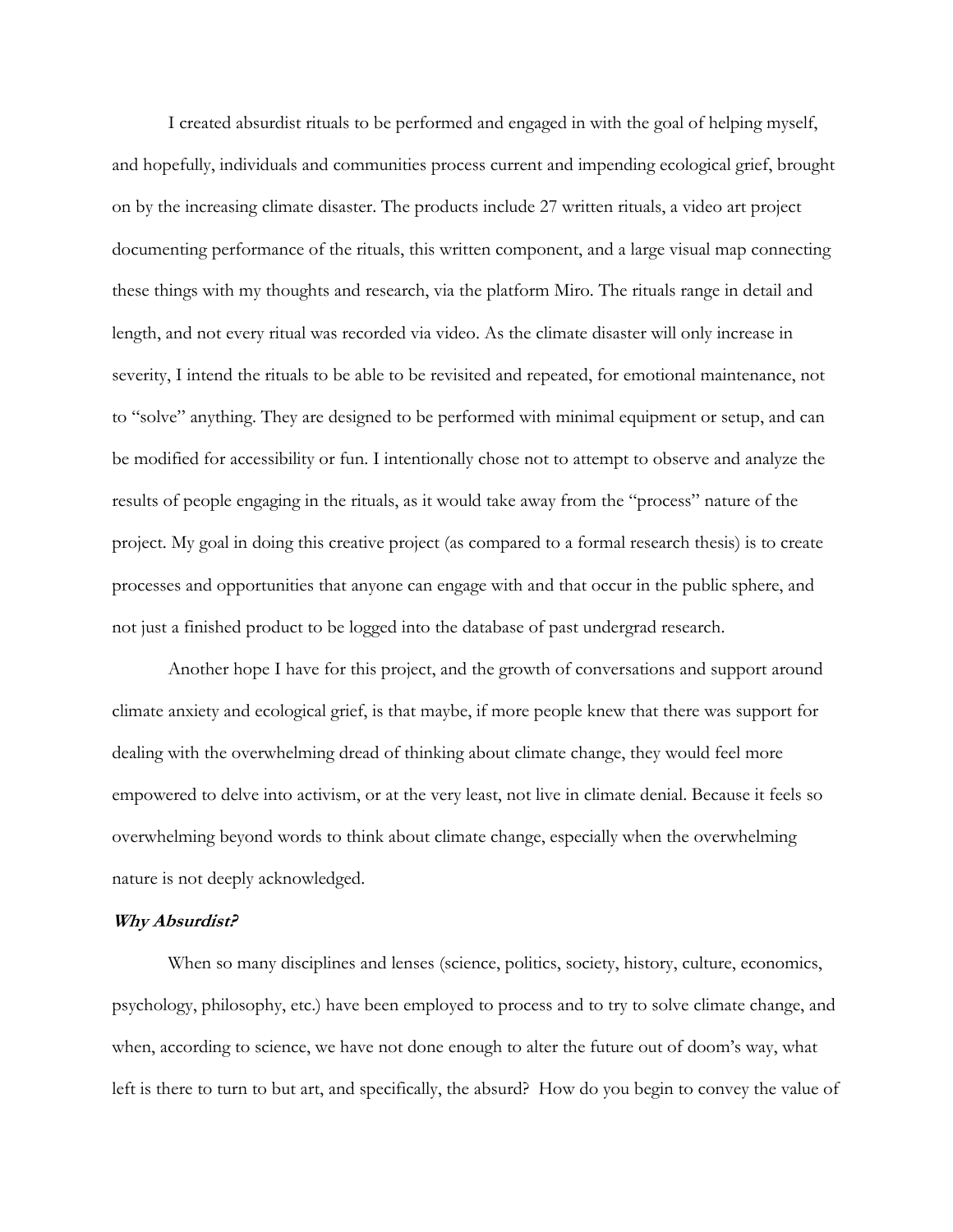the absurd to people immersed in a culture that allegedly values rationality and practicality above all else? In such a society, how does one begin to comprehend the pain, suffering, loss, and destruction of the past, current, and ever-increasing climate disaster that should not have happened, and could have been prevented, or at least mitigated? For me, one of the antidotes to the cognitive dissonance of living in this world is engaging in embodied absurdist practices. We have ignored and not prioritized change for decades and centuries even, throughout eras of imperialism, settler colonialism, industrialization, and capitalism. Meanwhile, the various marginalized, oppressed, and affected people have been dissenting and fighting while being violently silenced (despite occasional victories that should not go unacknowledged) for just as long. Most people already engaged in climate activism, or in the environmental field, are already painfully aware of the lack of impact a single person, or even collective organizing, can make in the face of billionaires forcing us all to stay on the track of infinite growth despite the worsening climate disaster.

One of the reasons for the specifically absurdist nature of the proposed rituals is that of protest; these rituals will have no value from the view of the capitalist society that praises production. The rituals themselves will not help mitigate measurable impacts of climate change in any way, i.e., there is no planting of trees, (thereby doing a good thing for the environment while engaging in a repetitive task), nor a "killing two birds with one stone" mindset. Rather, the existing trees may be hugged, or a potential tree-planting zone is sung to, and, to continue the abovementioned analogy, stones are tossed in the air with no other reason behind the initial action.

### **Why Rituals?**

From personal experience, repeated actions are soothing. I also have diagnosed OCD and am interested in potentially bringing into dialogue the clinical concept of rituals, and their intersection with rationality and power. Further, I have enjoyed dancing all my life and am fascinated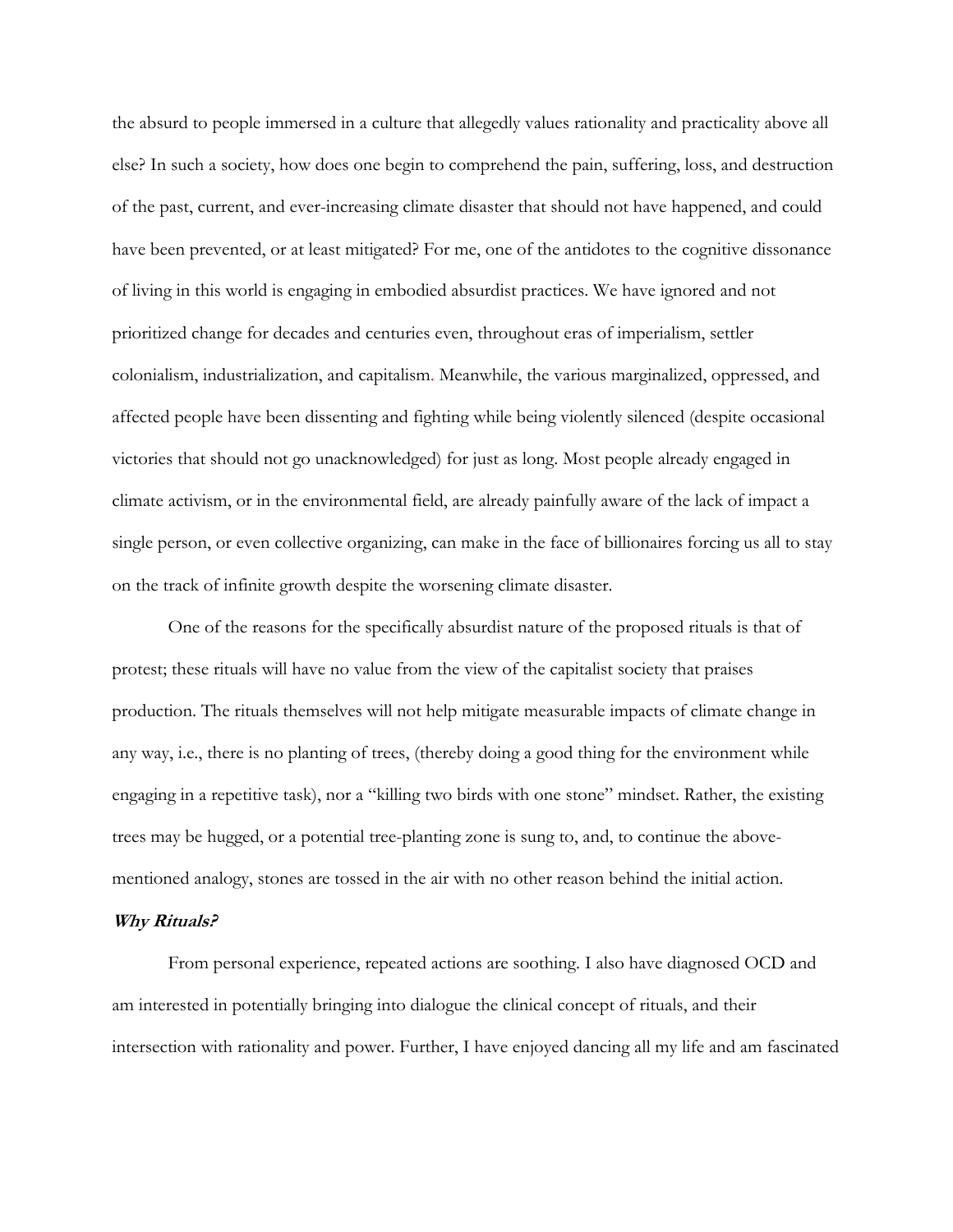by how our beliefs become embodied in physical acts. Finally, rituals have also been used to help process grief across cultures and time. I will expand on this in the literature section.

## **Why Ecological Grief?**

In my personal experience, an outward presentation of anxiety is more common than grief in a capitalist society that is perpetually preoccupied with the future. Especially for those without a religious or spiritual community, grief is not acknowledged or processed for the loss of people, let alone non-human entities such as the Earth. Anxiety suggests uncertainty about the future. If we trust the overwhelming research on climate change, we know what will keep happening. Hence, like hearing the news of a loved one with a terminal illness, we are in a state of impending grief. Our collective "mother" earth should not be dying yet.

## **Results**!

The results of my creative project include:

- A. Miro board: link here, which shows all the elements of my project in a non-linear form
- B. Link to video which illustrates several rituals being enacted (currently unlisted, must use link:

#### https://youtu.be/m0VwMccnHKg)

- C. List of ritual scores (asterisks indicate the rituals enacted in the video)
- greet every living thing you see with "hello" and "goodbye" alternating
- \*collect stones. carry them in the hem of your shirt, against your stomach
	- o keep adding stones until your shirt rips or stones fall
	- o leave the fallen stones
	- o variation. bury each stone that falls. anoint w your sweat
- obtain a list of animals that have gone extinct in your region. whisper their names into a mountain spring
- \*collect cigarette butts and arrange in a spiral on a sidewalk or park or something. don't respond when people ask what you're doing.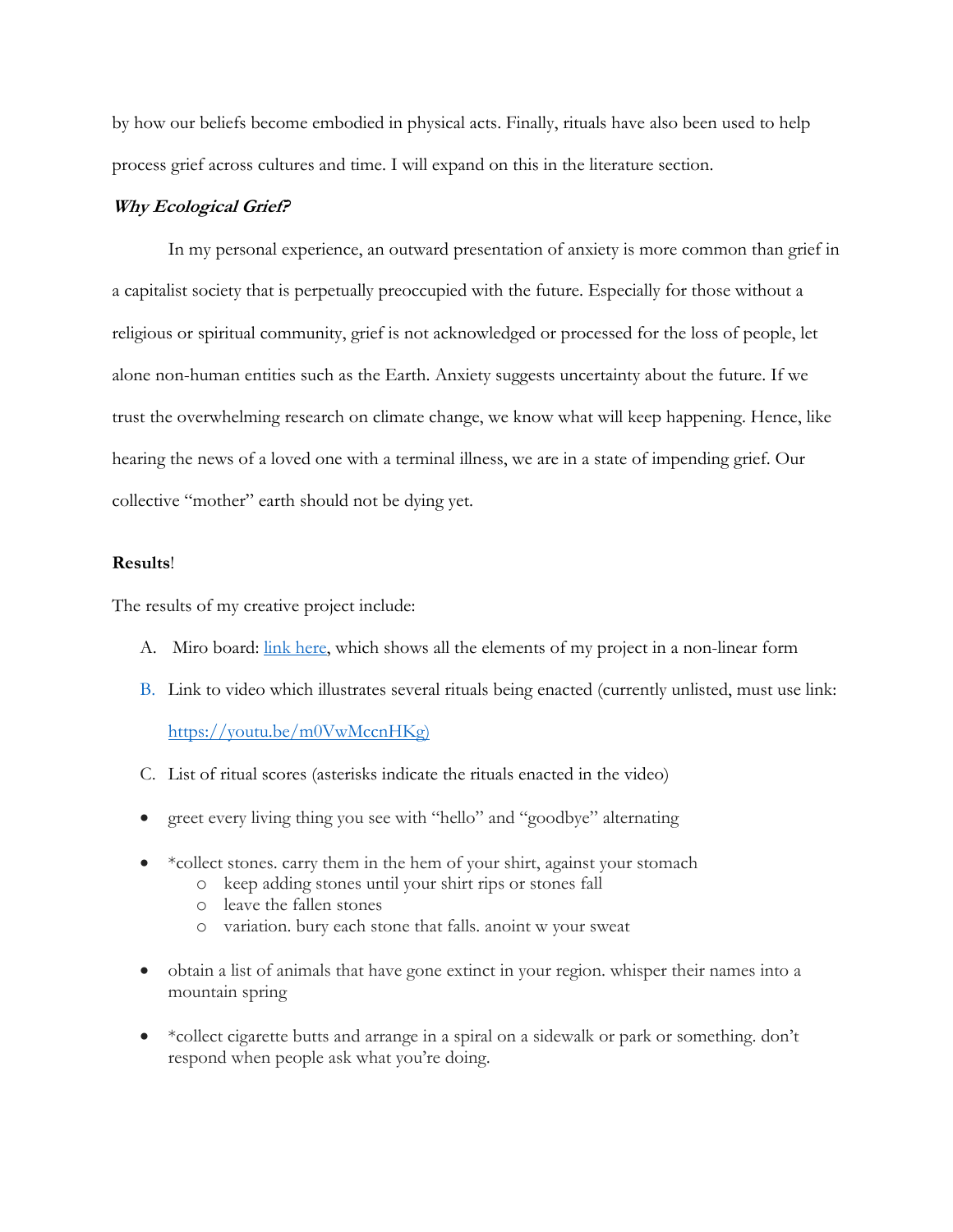*note: I collected the cigarette butts for Caro because the weather looked uncertain, and I didn't want to get the cameras wet*

- talk with a friend. start everything you say with "remember"
	- o variation "what if"
	- o variation "in reality" and false statements
- meticulously clean out the peanut butter jar (or any other plastic container)
	- o write a letter to whoever finds the jar
	- o confess something
	- o put this piece of paper in the container with the lid on it.
	- o put it in recycling
- wear clothes inside out for an hour or day
	- o deny it when people ask
- journaling prompt: what would your day look like if you were dead?
	- o what would your dog's day look like?
	- o the tree you walk by?
- \*take a nap
	- o (or find solace)
	- o in unusual places (or small spaces)
	- o (fake) snore loudly
- invite a stranger over for tea
- weave sand
	- o at the beach?
- \*dig a big hole with a teaspoon
	- o pour tea in it
	- o stir
- \*pour water from one vessel to another
	- o increase height each time
	- o finish by drinking the water
	- o or, ask someone to catch it
- pack for a journey
	- o walk down the street
	- o wait at corner for 20 minutes
	- o return
- arrival and departure
	- o in a kitchen chair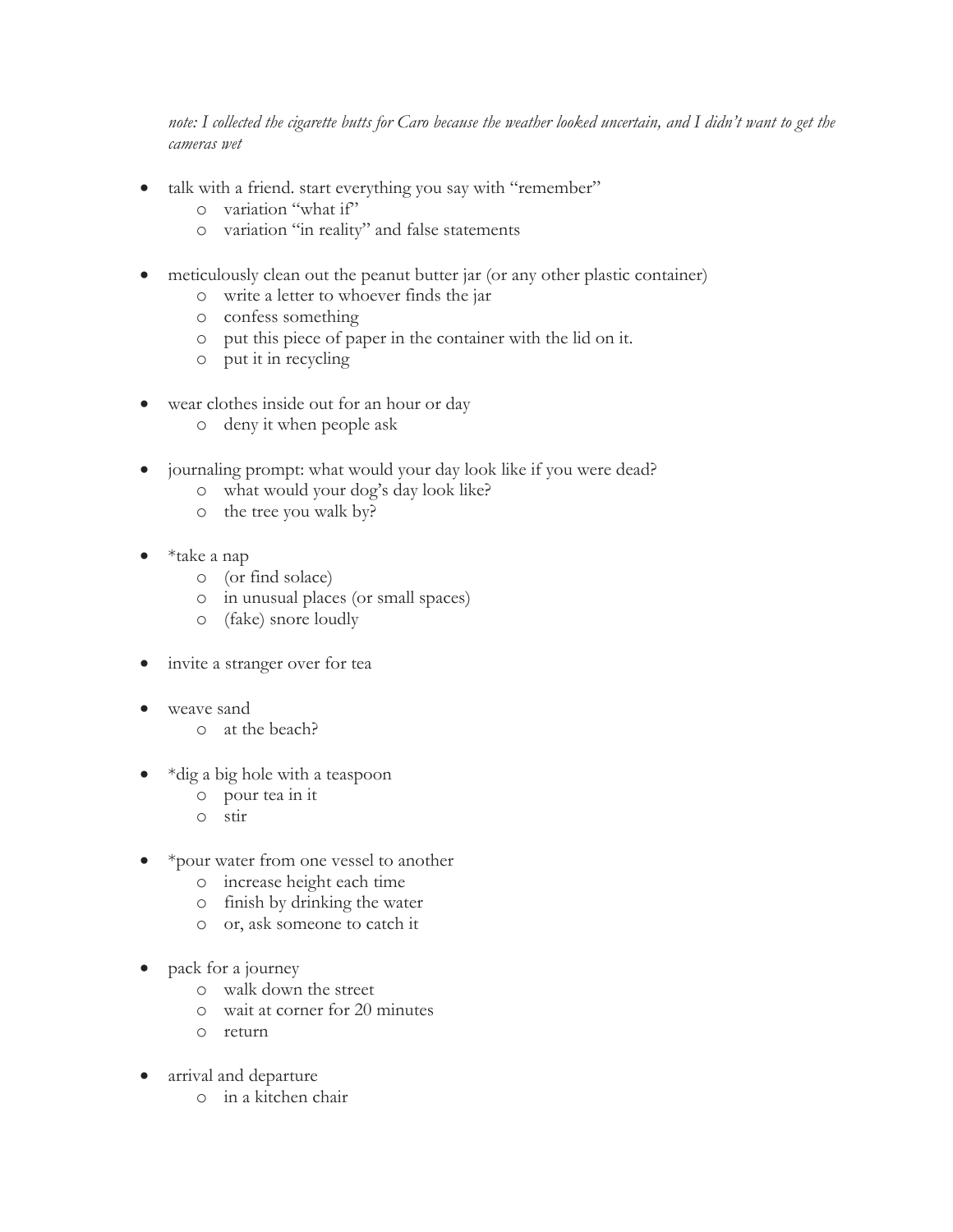- o at the restaurant
- jump from
	- o one universe to another
	- o to the past, 5 minutes ago
	- o to the future
	- o to the present
- wash your whole body in the kitchen sink, starting with your hands
- pull up a plant
	- o burn the roots
	- o smear soot on legs
- nervous tics
	- o scratch head
	- o clear throat
	- o repeat 5 times
	- o have movements flow together
- swaddle a beloved object (or memory)
	- o sing it a lullaby
- set an alarm to wake yourself up every half hour one night o write down the first word that comes to mind
- embalm a stone fruit
- break something unbreakable
- find the shortest hair on your body.
	- o pull it out
	- o put it in your pocket
- move like everything originates from your toenails
- dance with yourself!

## **Resources, Previous Work and Literature: Emotional impact of climate change; Grief Processes and Rituals; and Art, Performance and the Absurd**

My research examined traditional academic work in books and peer reviewed journal articles,

current movements in climate anxiety and grief via websites and blogs, as well as various forms of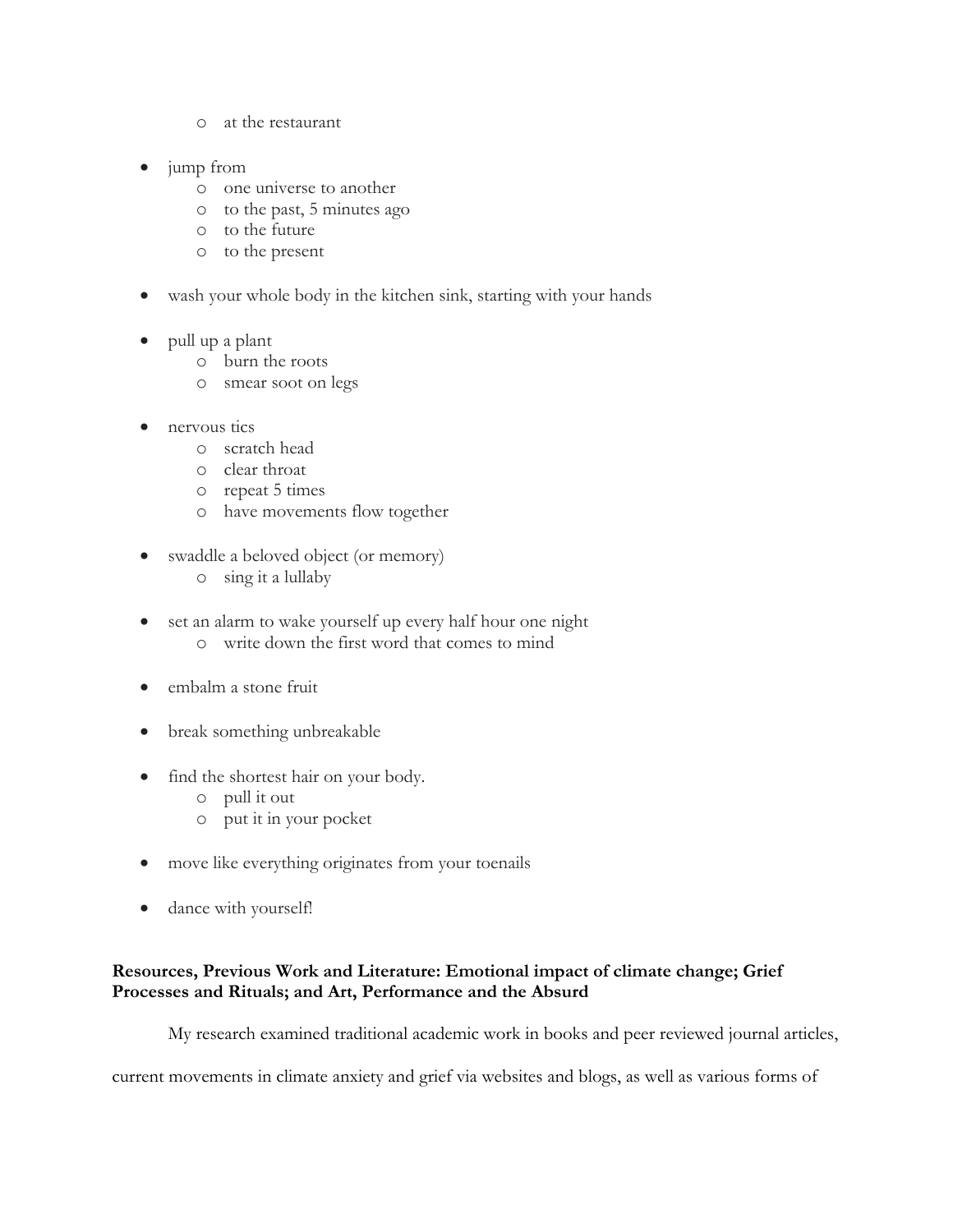art and media including video and poetry. These curated, and necessarily inexhaustive resources are the foundation and inspiration for the creation of absurdist rituals to process ecological grief. The three main themes foundational to my project were: 1. emotional impact of climate change, 2. grief processes and grief rituals, and 3. the absurd, the Fluxus movement, and performance art.

For the sake of efficiency, I am not going to go through all the existing literature on grief and psychology, nor why/how climate change exists and is bad, as the former is out of my background, and the latter is generally understood in academia, and is in the news daily.

#### **Emotional Impact of Climate Change**

#### **"Self-help" books addressing climate change emotion**

I first want to discuss two "self-help" books, *A Field Guide to Climate Anxiety: How to Keep Your Cool on a Warming Planet,* by Sarah Jaquette Ray, and *Facing the Climate Emergency: How to Transform Yourself with Climate Truth* by Margaret Klein Salamon, a psychologist and founder of Climate Awakening. Both were published in 2020, and neither cites the other's work. Anyone could pick up these books, although people feeling climate anxiety might be more likely to seek them out. Ray's book discusses academic research, personal experience, ideas of Buddhism, the work of adrienne maree brown, Joanna Macy, and much more with the purpose of utilizing "mindfulness, critical thinking, and emotional intelligence" (Ray, 14) to cultivate resilience and stave off burnout. Salamon's work focuses more on sitting with the uncomfortable and overwhelming emotions that climate change brings up, such as grief and fear. Both books are calls to action.

Through research that led me to other resources, I am aware of at least two more books on the same topic that are in progress. One is *Generation Dread: Finding Purpose in an Age of Climate Crisis*, by Britt Wray (scheduled to be published in May 2022). Wray is the writer of the blog Gen Dread, where she reflects on the anxiety of processing climate change. Another is one that Aimee and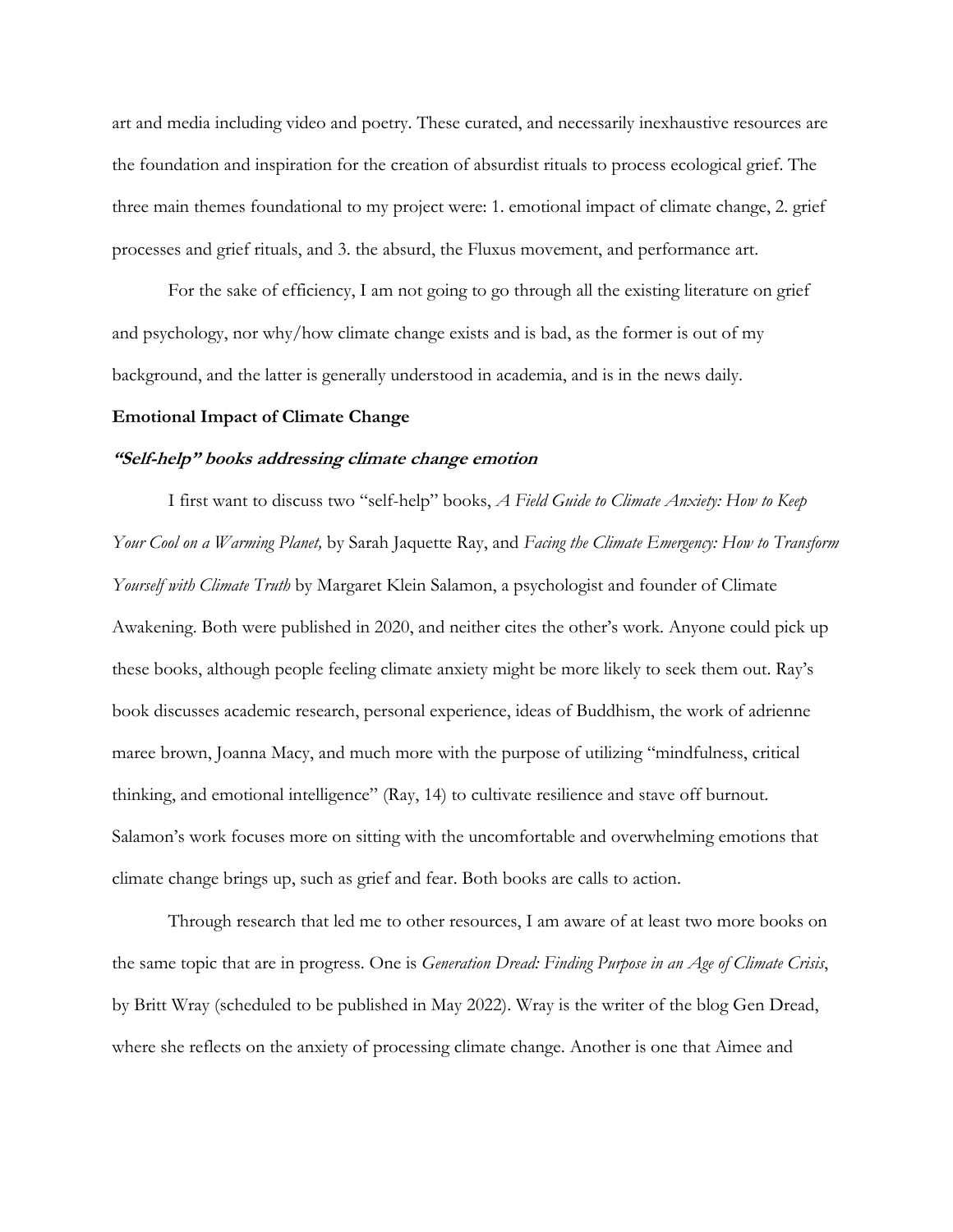LaUra of Good Grief Network are currently writing, about their creation of "10-Steps to Personal Resilience & Empowerment in Chaotic Climate."

Based on just these two books alone, and the knowledge that two more are in progress, I believe my desire to create rituals to help process emotions related to climate change is justified. But extensive peer-reviewed articles back it up as well.

#### **Academic literature addressing mental health impacts of climate change**

Clayton and Karazsia (2020) have tried to create a way to measure climate change anxiety, with the hopes that it could be used in terms of legislation and policy pertaining to climate change anxiety. Cunsolo has done a great deal of work creating a framework of ecological grief within the realm of climate change anxiety. She has also worked closely with the Indigenous Nunatsiavut communities, helping them document their experiences. Clayton mentions how there are many similar terms, with slightly different meanings, implications, and evidence for climate anxiety. One of them is ecological grief, defined by Cunsolo and Ellis (2018) as "the grief felt in relation to experienced or anticipated ecological losses, including the loss of species, ecosystems and meaningful landscapes due to acute or chronic environmental change" (275).

A key article in the field is "A Scoping Review of Interventions for the Treatment of Eco-Anxiety," published in September 2021. Until this review, most of my scholarly articles were about how climate change impacts mental and emotional health, but not usually focused interventions for treatment. This article included a review of existing literature, and then analyzed the sources into themes and subthemes of different psychological approaches for treatment of eco-anxiety. Grief awareness and group rituals came up frequently. "Almost half of emotion-focused interventions focused specifically on illuminating and supporting clients' grief processes inherent to engaging with their eco-anxiety" (10). In addition, the authors note that "this review's findings reflect a strong theme present across many papers namely that, in order to engage with eco-anxiety, it is just as vital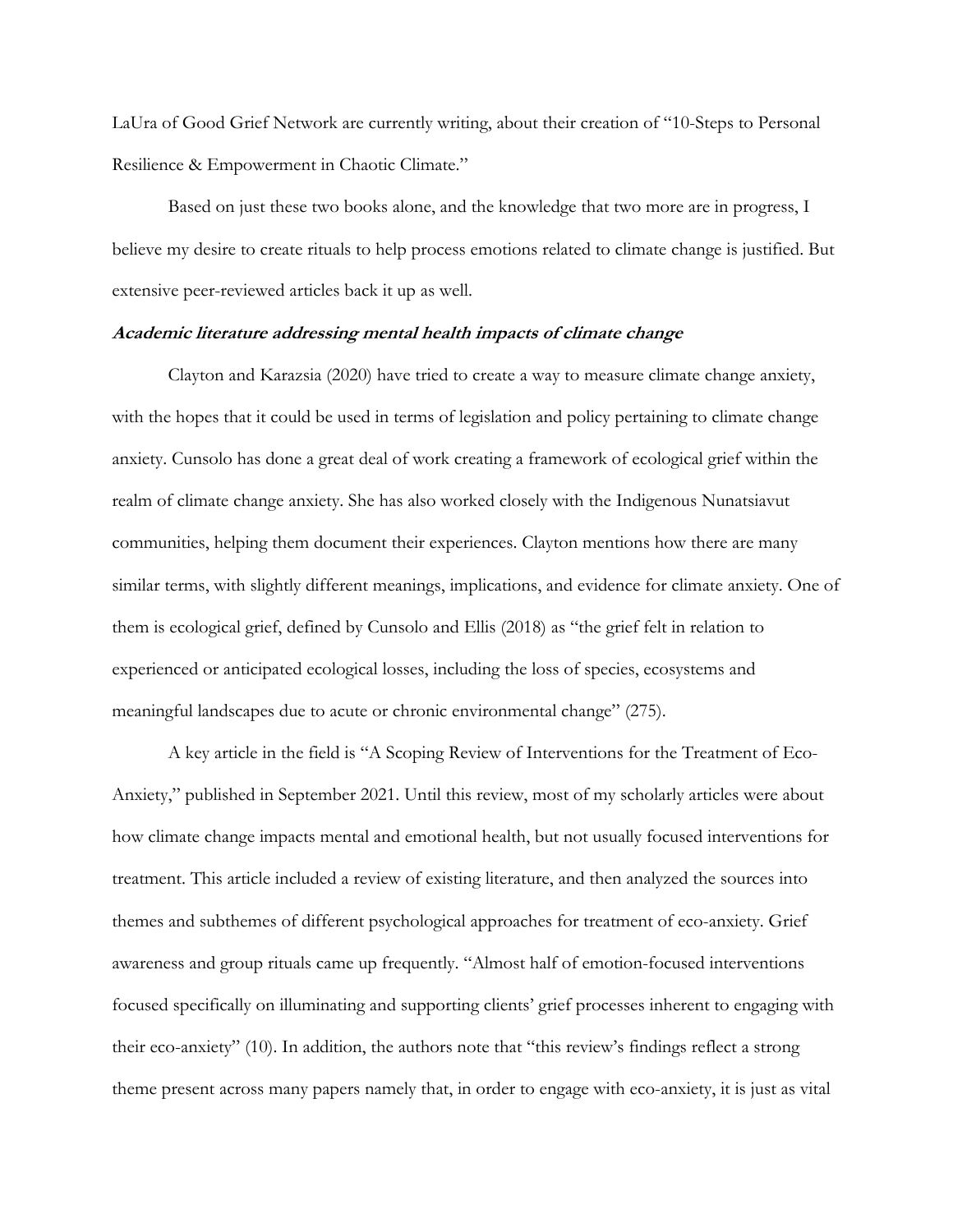to provide a space for the expression of emotion as it is to act" (14). The review goes on to quote Pikhala from his climate anxiety report.

Climate anxiety researcher Pikhala [13] and psychoanalyst Randall [32] particularly draw attention to the misguidedness of pushing clients too quickly into action. Pihkala [13] bemoans the oft-adopted model that "the antidote to anxiety is action" (p. 11) and Randall explains that a focus on guiding clients towards ecological lifestyles changes without first addressing the immense losses and attacks on identity those changes will catalyze is doomed to fail [32]. (14)

This review identifies grief as the most central emotional component of this distress, as 14 of the 34 records reviewed pointedly refer to it. In doing so, they seem to validate the definitions of eco-anxiety proposed by mental health practitioner Lertzman (as cited by Dockett [16]) and researcher Albrecht [17], who conceive of eco-anxiety as form of deep mournful melancholia. (14)

This suggests that non-productive, non-action-focused rituals could be a valid approach to

processing eco-grief.

I chose to focus on grief, as compared to anxiety, early on, before I even began research. Anxiety in general has been familiar to me my whole life, and from a basic definition combining climate, and anxiety: "a feeling of worry, nervousness, or unease, typically about an imminent event or something with an uncertain outcome" (first result when googled "anxiety definition"), "climate anxiety" didn't seem to grasp the emotional responses to the certainty of environmental loss and degradation due to climate change that has already happened, is currently happening, and will happen. In my lived experience in this western culture, grief seems far less discussed than anxiety. Even in casual conversation, people tend to talk about feeling anxiety much more than grief. Thus, I chose to focus on grief.

### **Academic Literature Addressing Grief Processes and Rituals**

There have been various works proposing different methods and frameworks for different types of grief, and for different goals for processing grief, and rituals are often used in these models (Bronna and Romanoff, 1998, Castle and Phillips, 2003). Sas and Coman (2016) discuss designing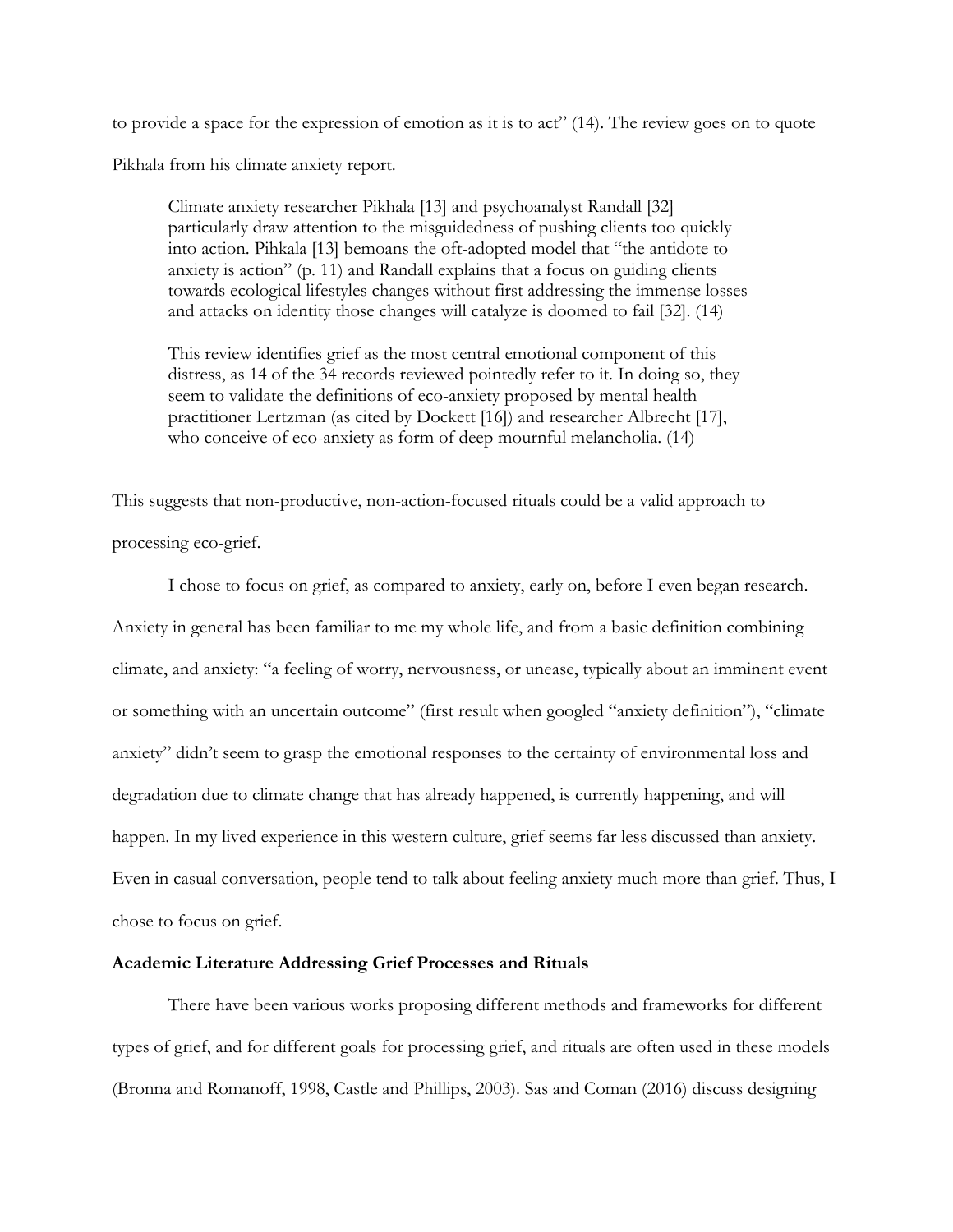personal grief rituals, and interviewed 10 therapists with expertise in grief therapy and rituals. Sas, Whittaker, and Zimmerman (2016) "propose a new conceptual framework for rituals of letting go that highlights temporality, visibility, and force," and "propose novel technologies that better connect the embodied nature of letting go rituals to the process of digital disposal" based on interviews with 10 psychotherapists who use rituals of letting go in their work helping clients process loss. This is specifically relevant to my project because ecological grief is fueled in part by digital media (i.e. documentaries, reports, articles, photographs showing receding glaciers. etc.), and not just the physical events and changing climate that people experience. Also, so much of our lives are now digital.

### **Art, Performance, and the Absurd**

Two art movements that deeply inspired my project were Dada and Fluxus, and understanding them, even at a surface level, is crucial to my project. "Dada was an art movement formed during the First World War in Zurich in negative reaction to the horrors and folly of the war. The art, poetry and performance produced by Dada artists is often satirical and nonsensical in nature… Dada artists felt the war called into question every aspect of a society capable of starting and then prolonging it – including its art."<sup>2</sup>

Fluxus is an international avant-garde collective or network of artists and composers founded in the 1960s and still continuing today… Fluxus had no single unifying style. Artists used a range of media and processes adopting a 'do-it-yourself' attitude to creative activity, often staging random performances and using whatever materials were at hand to make art. Seeing themselves as an alternative to academic art and music, Fluxus was a democratic form of creativity open to anyone. Collaborations were encouraged between artists and across artforms, and also with the audience or spectator. It valued simplicity and anti-commercialism, with chance and accident playing a big part in the creation of works, and humour also being an important element.<sup>3</sup>

<sup>2</sup> https://www.tate.org.uk/art/art-terms/d/dada

<sup>3</sup> https://www.tate.org.uk/art/art-terms/f/fluxus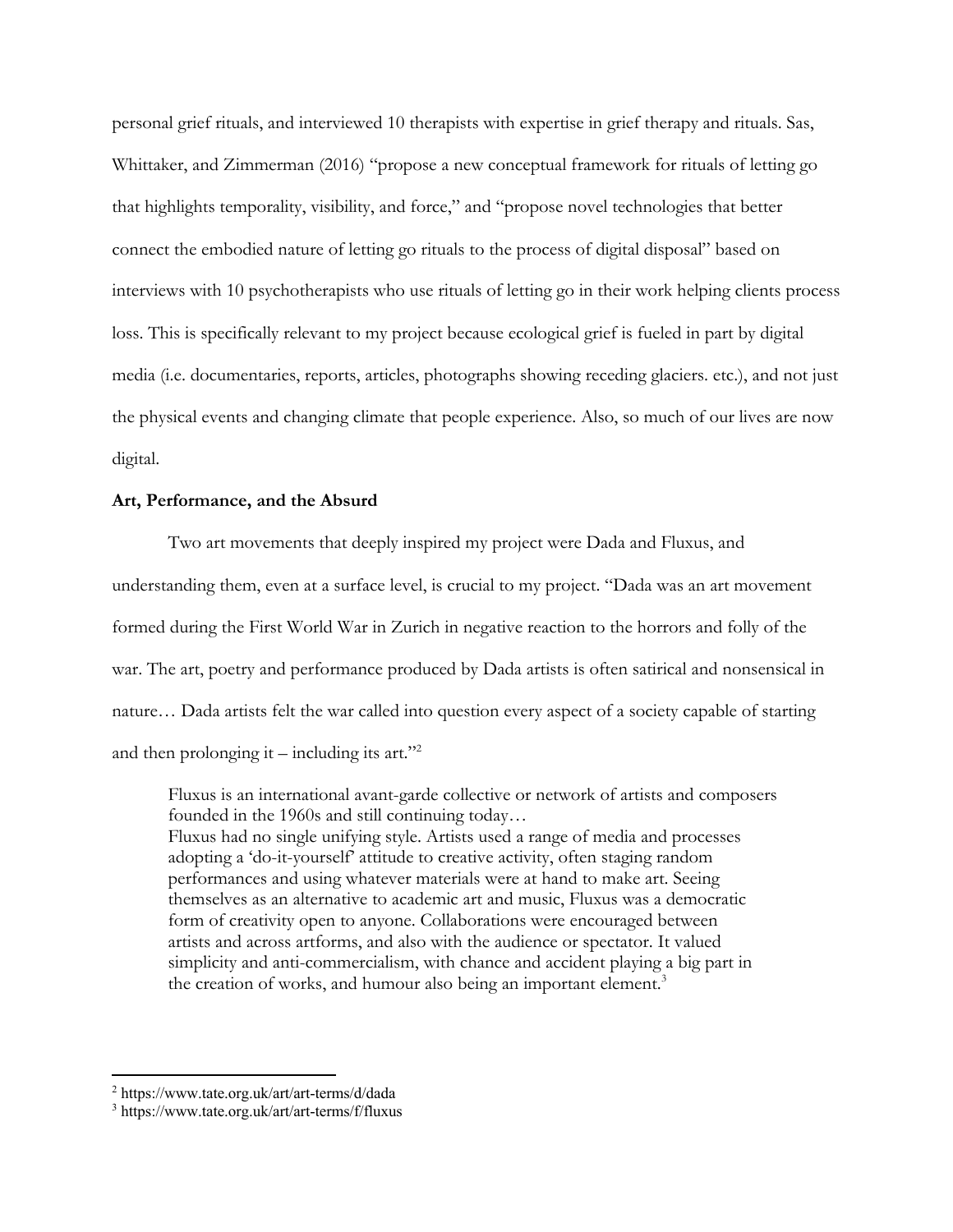In my project, I believe I am engaging with some of the principles of Dadaism, but instead of reacting to WWI, my project is in response to climate change. While the rituals are for processing grief, they are also a form of protest. I am skeptical of any solution to climate change that comes from the same society that created the problem. My project is inspired by the Fluxus movement in the way the rituals are written.

The Fluxus Performance Workbook, the fortieth anniversary edition (link to free pdf in bibliography) has a collection of events or scores, which is what the written format is called, from many different artists.

"Guddling About: An Ecological Performance Practice with Water and Other Nonhuman Collaborators" by Minty Donald is a recent project that most closely aligns with my creation of rituals. It provides scores (similar to scores used to guide Fluxus performances), of performances involving humans and bodies of water, and the theories and essays guiding the art (absurdist, reflective and generative). While Donald's performance practices were not created with the intention of *processing* climate change emotions (but rather exploring more-than-human performance), the way she approaches the absurd and performance deeply inspired my rituals. The following are quotes from the article. I understand they are long, but Donald explains her project, and its relationship to the absurd in a way deeply inspired my project, and resonated with me, and I cannot do her wording justice. I am italicizing key points for emphasis:

Guddling is closely aligned with a cluster of contemporary art practices that *hinge around playfulness through valorising the absurd or seemingly pointless over the pragmatic, improvisation over planning, and somatic engagement over cognitive comprehension.* … In both arts and geography practices the ludic is mobilized as a mode of being that infiltrates quotidian routines, or "the worknet" (Schechner 1993, 42), *unsettling or re-framing taken-for-granted behaviors and beliefs.* Playfulness is proposed as means of prioritizing the somatic over the cognitive… (594)

In Guddling, our ludic-but-sincere approach is an acknowledgment of the *absurdity of aspiring to be more than-human.* It is *intended to deflate human-exceptionalist assumptions of supremacy, which place humanity in a position of responsibility, or blame, for the other-than-human environment*. Acknowledgment of this absurdity is often missing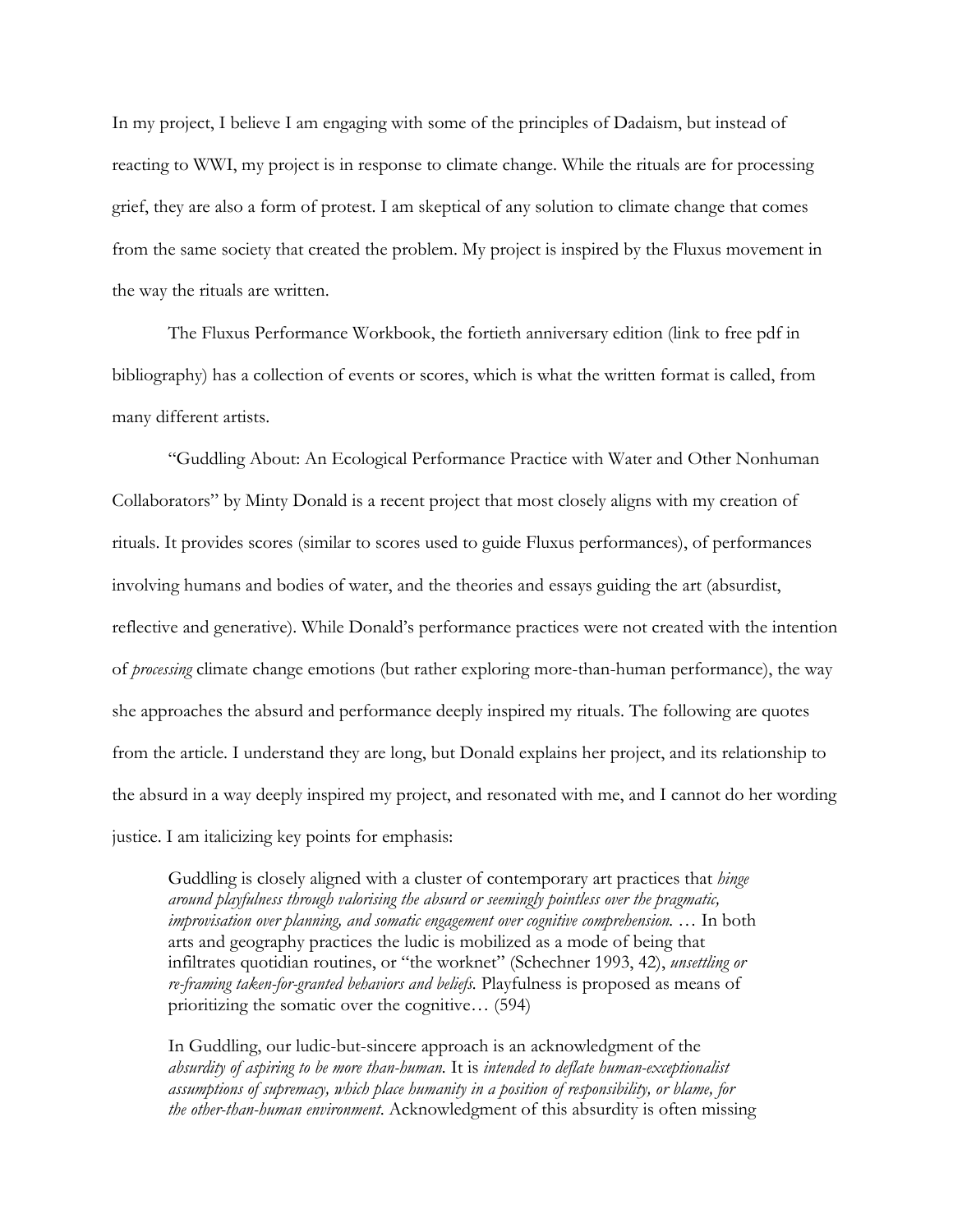in some more direct, didactic, or moralistic eco-art and activist approaches, where calls to address specific environmental issues can serve to reinstate human-exceptionalist positions of responsibility and blame. (595)

The Guddling performances generally take the form of seemingly simple, naïve, and playful actions, which may appear foolish or futile, but which we undertake as earnest attempts to attend to human-water interrelations. *We perform "silly" actions, which do not appear to conform to the routine, taken-for-granted behavior of human adults within late capitalist systems, with serious intent*. … The unassuming style and modest scale of the public manifestations of Guddling can belie the involved negotiations and organization required to realize them. The complexity behind the Guddling actions is not made apparent in the public experience of the work, but is left intentionally understated. The actions are typically accompanied by only scant and allusive contextual or interpretive material, and accounts of our process are not included alongside the public performances. *We hope that those who*  witness or participate in the Guddling actions might experience them as poetic distillations that *hint at complexity and intertwined relations. We hope that audience-participants will surmise, sense, or imagine complexities for themselves through engaging with the actions, rather than being guided by our narration.*

The Guddling scores are open source: we offer them freely to be performed and adapted by any human and other than-human collaborators. The Guddling performance scores owe a significant debt to the Fluxus artists' event scores. Our Guddling scores adopt the concise style of Fluxus language. Like the Fluxus scores, they are propositions for playful actions that rarely have use value. (596-7)

The first Guddling action that we devised and performed was Water Carry, in collaboration with the Bow River in Calgary, Alberta.

*Water Carry (v.1) Scoop water from the Bow River with cupped hands. Carry the water in your hands as far as possible from the river. Stop when there is no water left in your hands.*

The absurdist rituals of my project are meant to bring the performer into the present, with curiosity and joy. As mentioned earlier, and to connect with Donald's work, the goal is not to try and solve any specific environmental issues.

Another influential work is *Ecodeviance: (Soma)tics For the Future Wilderness,* by poet CAConrad. It contains many poems, some of which detail rituals the poet did themself, and guidelines for the reader to create their own rituals. Many have earth-based elements.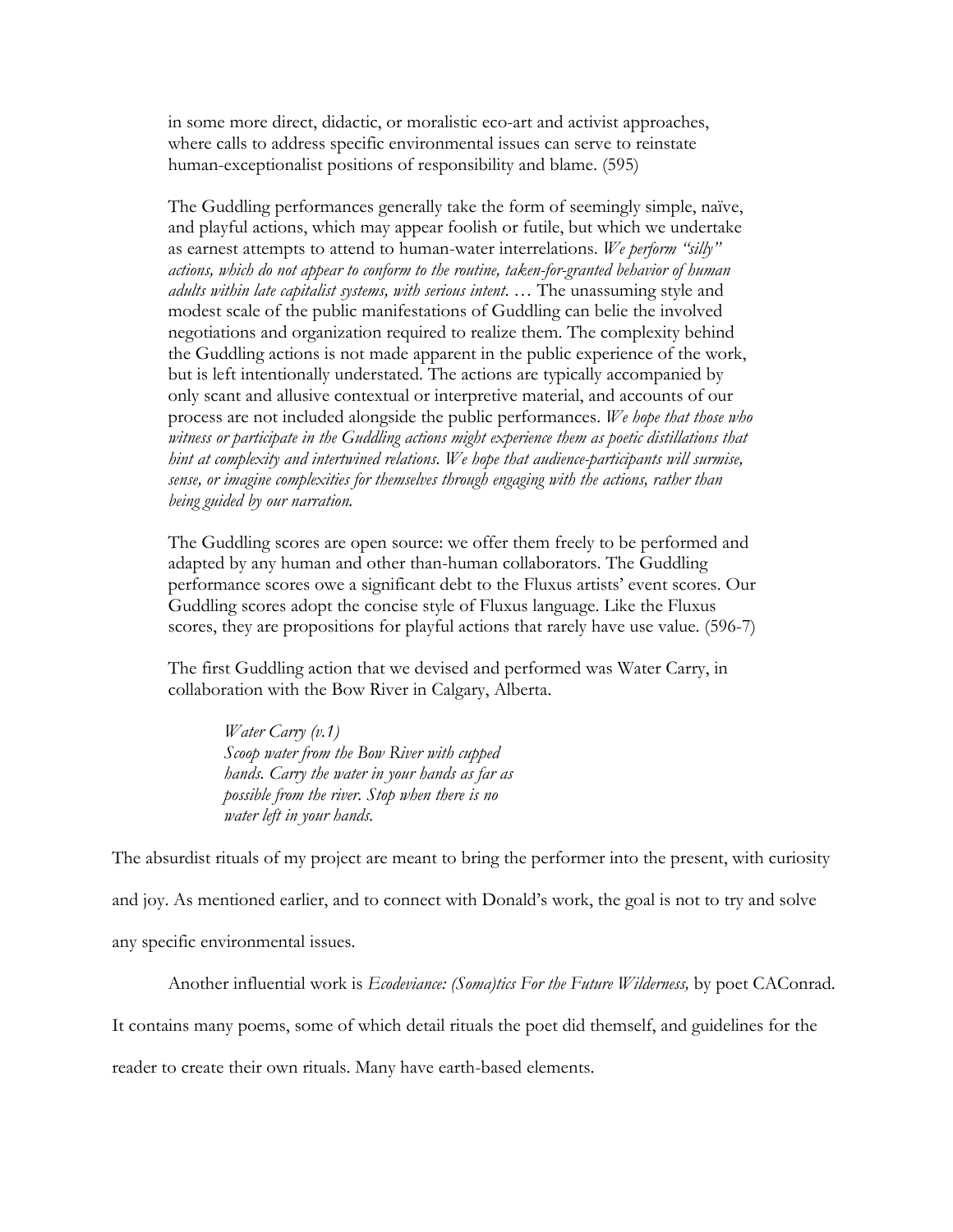## **Methods**

The process of this project was over a year long, and nonlinear. Research has been constant, as this field of the emotional impact of climate change is gaining more attention. To aid in my research for this project, I took the course *Ritualization--Religion, Body, and Culture* with Professor Kevin Trainor in the Religion Department (Fall 2021) to learn more about rituals. I made many different outlines, drafts, and mind maps. For over a year I would write down any ritual idea I had, in notebooks, random pieces of paper, and the notes app on my phone. I talked with anyone who would listen about my project.

For the video, in late February or March I asked in a 70-person group chat if anyone would want to be filmed doing absurdist rituals to process ecological grief. A few people responded, and I filmed two of them. I also filmed myself and my partner. To film, I checked out two cameras (Panasonic LUMIX GH5), with mics and tripods, from the film equipment room. In terms of directing, I explained my project to the few people who were interested. I shared the list of rituals, and asked them to choose whichever one they wanted to perform, and made sure to communicate that the rituals could be modified for accessibility, and the exact steps of the ritual were not as important as the vibe. I purposefully did not want to over direct, and tell the performers exactly what to do. I wanted them to have agency in the process, and have the organic emergence be captured. I struggled with SD card formatting, turning on the mics properly, and properly setting up the two cameras I used to shoot each scene, in terms of exposure, white balance, and ISO.

Using UVM's media lab, in Adobe Premiere Pro, I made multiple cuts of the video of the filmed rituals. I recorded Foley sound to add to the video footage. I met with both my advisors many times for feedback and planning. I cried and screamed and doubted everything. I reached out to Dr. Margaret Klein Salamon (of the Climate Awakening Project), looking to share my work, but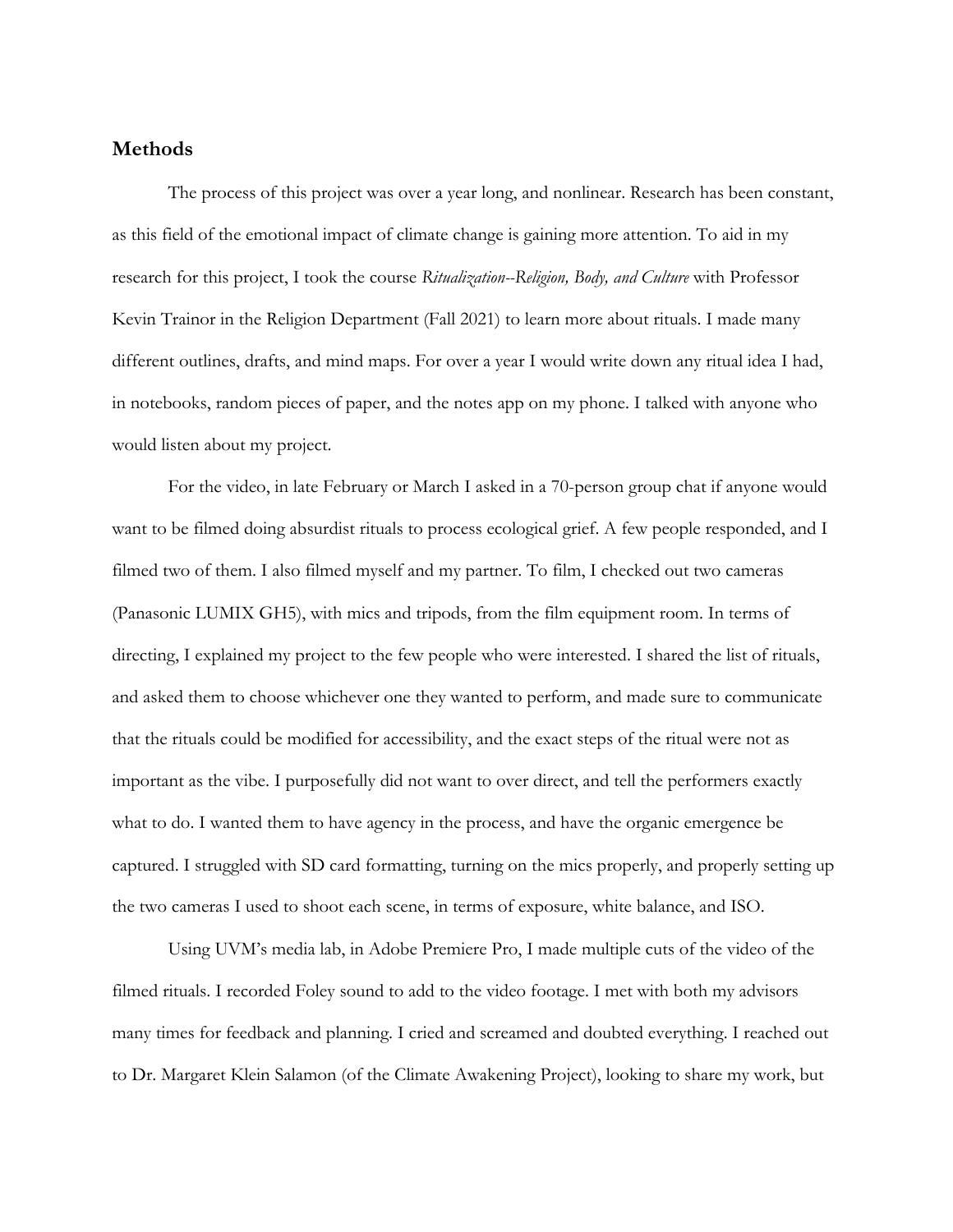did not get a response. I reached out to Good Grief Network, and also didn't get a response. I am planning on reaching out to these people again, as well as Britt Wray, from Gen Dread.

## **Discussion**

## **Personal reflection**

This project has been difficult, and my most favorite project in college. There were the big picture contextual challenges: being one to two years behind my peers, and having fallen through the cracks of the Environmental Studies program; the pandemic, and all the isolation, grief, uncertainty, and anger and frustration that come along with it. There were personal aspects: executive functioning challenges, being a slow processer, not thinking in a linear way, perfectionism, and fear of plagiarism. There were content struggles: wading into the research on climate grief, feeling like every forest fire and extreme weather event in the news was validation for my project, seeing an increase in news about climate anxiety, even on the front page of the *New York Times*. In doing this project, I have had to constantly be thinking about climate grief. It has been tiring and exhausting, and I regularly felt frustrated with my decision to choose such a heavy topic, even though I am passionate about it. I enjoyed having way more artistic freedom to express myself, and believe that I was able to do my ideas justice. As an artist and a person, I wish I had had the opportunity to express my knowledge and ideas in nontraditional ways that showcased my abilities throughout my entire college experience.

#### **Limitations, and Further Research**

Going into this project, I knew that it would not be as decolonized as it could be. Since my main motivation for doing this project was to help myself process the grief of being an Environmental Studies student learning about the immeasurable impacts of climate change, I did make a conscious choice to limit the focus of my research. I did not specifically research Indigenous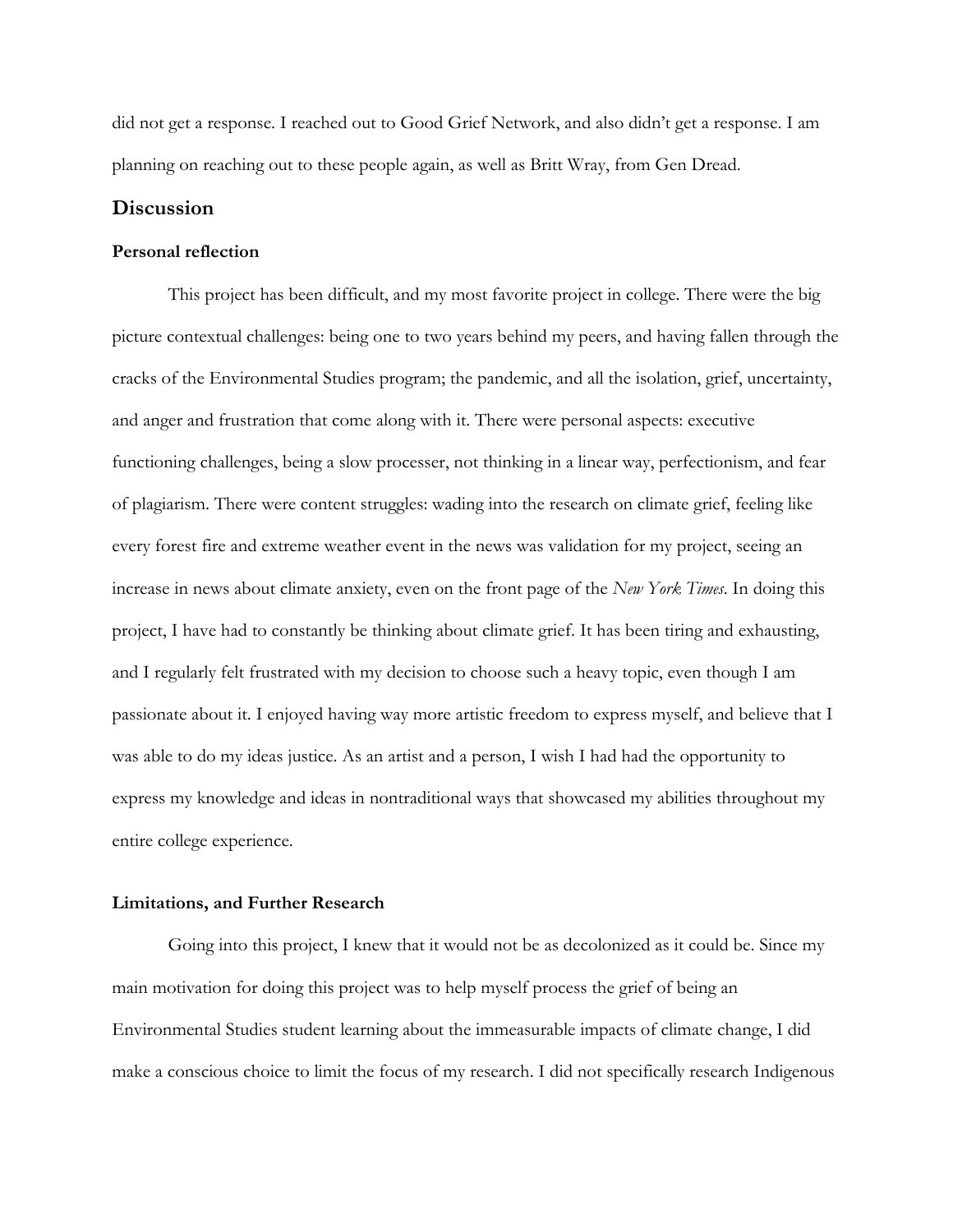value systems, the disproportionate effect climate change has on Indigenous peoples, and how different Indigenous cultures process climate change emotions, as I felt it was beyond the scope of this undergraduate project to do with justice and respect. I also chose not to research rituals and grief in organized religions.

I wish I could have spent more time researching grief processing, especially embodied and somatic therapies in the field of psychology and beyond. And I wish I had more time to delve into absurdist philosophy.

In terms of the artistic method, I wish I had filmed more rituals, and more takes. In the future, I would love to focus on a sound/music component, as the emphasis of the video for viewers is visual and for performers, somatic. In addition, I have not added a description of what is happening in the video, for accessibility. As it is art, and based on written rituals, I am unsure if I feel the need to add this accessibility feature. I want to explore more accessibility in art in the future.

Reflecting on the research, I am realizing how all of my research is through the colonized white lens of traditional research, and peer reviewed papers. And to a large extent, this was unavoidable, as it was a requirement for the project.

## **Positionality in engaging with absurdist performance rituals in public**

These absurdist rituals are meant to be performed, ideally with a public aspect. Because of this, I want to highlight how the way I exist in and navigate through the world has influenced my approach to public performance.

I am a small, young, white woman (I identify as bi, and cis-ish, but this doesn't change how I am perceived) who is never perceived as a threat. Despite dealing with depression, anxiety, OCD, and receiving residential care, I am also still perceived as not mentally ill, and not disabled. Even when I had a crying panic attack one night on UVM campus, someone stopped to ask if I was ok, and needed anything, instead of, for example, calling the cops. Because I am a small white woman,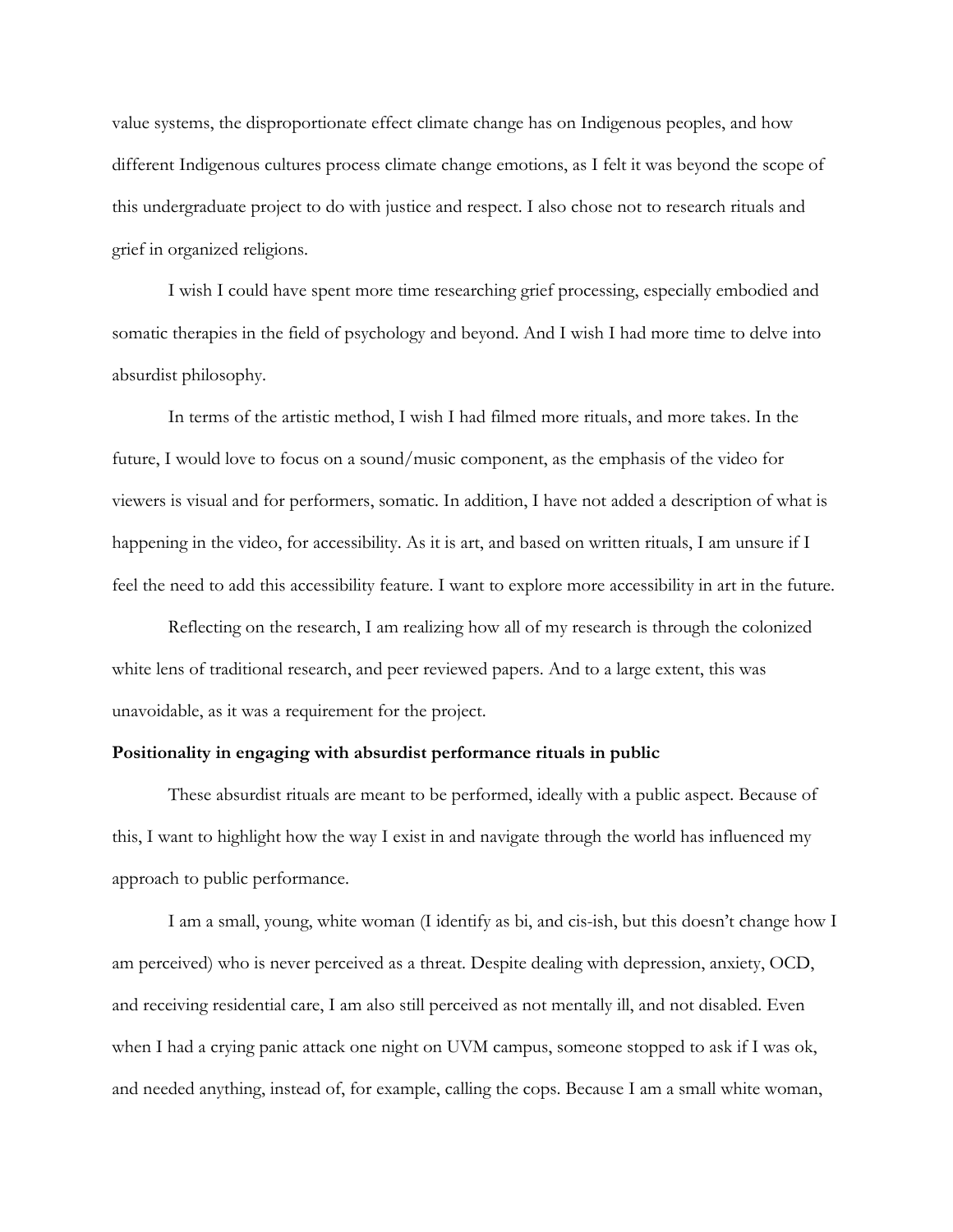and have nice material things, people don't feel scared or threatened (physically, or toward their values) when I do things that differ from the norm, such as sing, hum or whistle quietly to myself, stop to watch the birds, arrange pinecones on the ground, dance enroute to places, smile to myself, walk barefoot, touch all the leaves on trees and bushes that I pass, or even freak out. Any behavior out of the norm is likely to be seen as "quirky." In addition, my ability to make small talk, and engage with others in a way that makes them believe we are in the same shared reality, gives me even more freedom to be authentic. Also, being in Burlington, Vermont, where having a hippie crunchy streak is normal, and most people are white, only adds to this privilege to act how I desire.

I detail all this to highlight safety when engaging in rituals that have a public and/or performance aspect, and to unfortunately suggest that those engaging in these rituals modify as needed for their own safety.

If you will be around others, prepare responses for if people ask what you are doing. Consider if you might:

- Ignore them?
- Simply say: "I am doing a ritual, and prefer not to be interrupted."
- Pause, and explain to them what you're doing

Any and all of these responses are valid. And will invite you and others to question what is normal behavior in society. If what someone is doing is not hurting anyone or anything (although property should not be treated as if it's as important as life), do you need to say anything?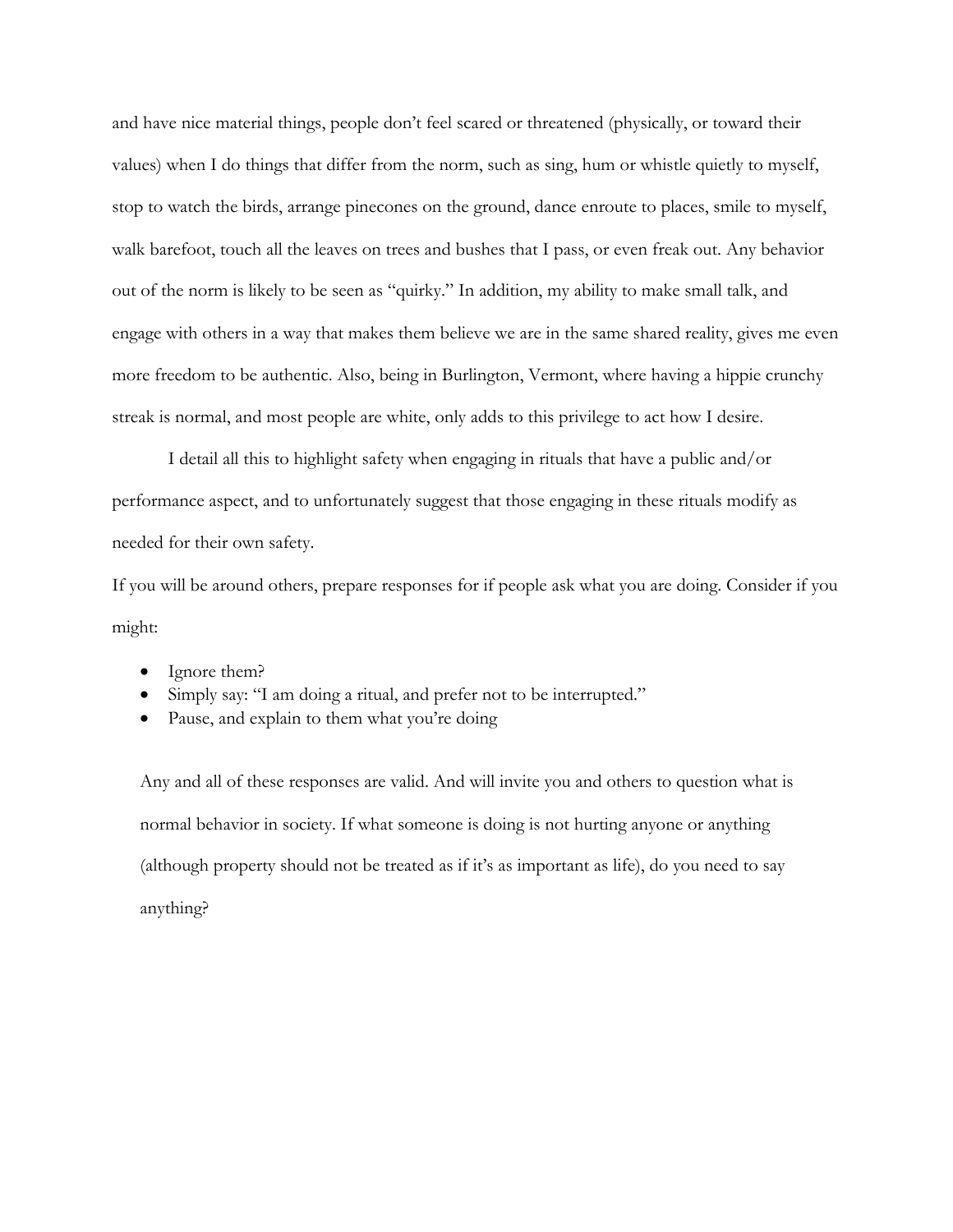## **Bibliography**

- Baudon, P.; Jachens, L. A Scoping Review of Interventions for the Treatment of Eco-Anxiety. Int. J. Environ. Res. Public Health 2021, 18, 9636. https://doi.org/10.3390/ijerph18189636
- Bronna D. Romanoff, M. T. (December 1998). Rituals and the grieving process. Death Studies, 22(8), 697-711.
- Castle, J., & Phillips, W. L. (2003). Grief Rituals: Aspects That Facilitate Adjustment to Bereavement. Journal of Loss and Trauma, 8(1), 41–71. https://doi.org/10.1080/15325020305876
- Chawla, L., & Gould, R. (2020). Childhood nature connection and constructive hope: A review of research on connecting with nature and coping with environmental loss. People and Nature, 2(3), 619-642. https://doi.org/10.1002/pan3.10128
- Clayton, S., & Karazsia, B. T. (2020). Development and validation of a measure of climate change anxiety. Journal of Environmental Psychology, 69. https://doi.org/10.1016/j.jenvp.2020.101434
- Comtesse, H., Ertl, V., Hengst, S. M. C., Rosner, R., & Smid, G. E. (2021, Jan 16). Ecological Grief as a Response to Environmental Change: A Mental Health Risk or Functional Response? Int J Environ Res Public Health, 18(2). https://doi.org/10.3390/ijerph18020734
- Conrad, C. A. (2014). Ecodeviance: (Soma)tics For the Future Wilderness. Wave Books.
- Cunsolo, A. W., & Ellis, N. R. (2018). Ecological grief as a mental health response to climate change-related loss. Nature Climate Change, 8(4), 275-281. https://doi.org/10.1038/s41558- 018-0092-2
- Cunsolo, A. W., & Landman, K. (Eds.). (2017). Mourning Nature: Hope at the Heart of Ecological Loss and Grief (1st ed.). McGill-Queen's University Press.
- Cunsolo, A. W. (2014, September 22). Lament for the Land [Video]. YouTube. https://www.youtube.com/watch?v=yi7QTyHERjY
- Dillman-Hasso, N. (2021). The nature buffer: the missing link in climate change and mental health research. Journal of Environmental Studies and Sciences. https://doi.org/10.1007/s13412- 021-00669-2
- Donald, M. (2019). Guddling About: An Ecological Performance Practice with Water and Other Nonhuman Collaborators. GeoHumanities, 5(2), 591–619. https://doi.org/10.1080/2373566x.2019.1652106
- Duffy, M., Gallagher, M., & Waitt, G. (2019). Emotional and affective geographies of sustainable community leadership: A visceral approach. Geoforum, 106, 378-384. https://doi.org/10.1016/j.geoforum.2018.09.005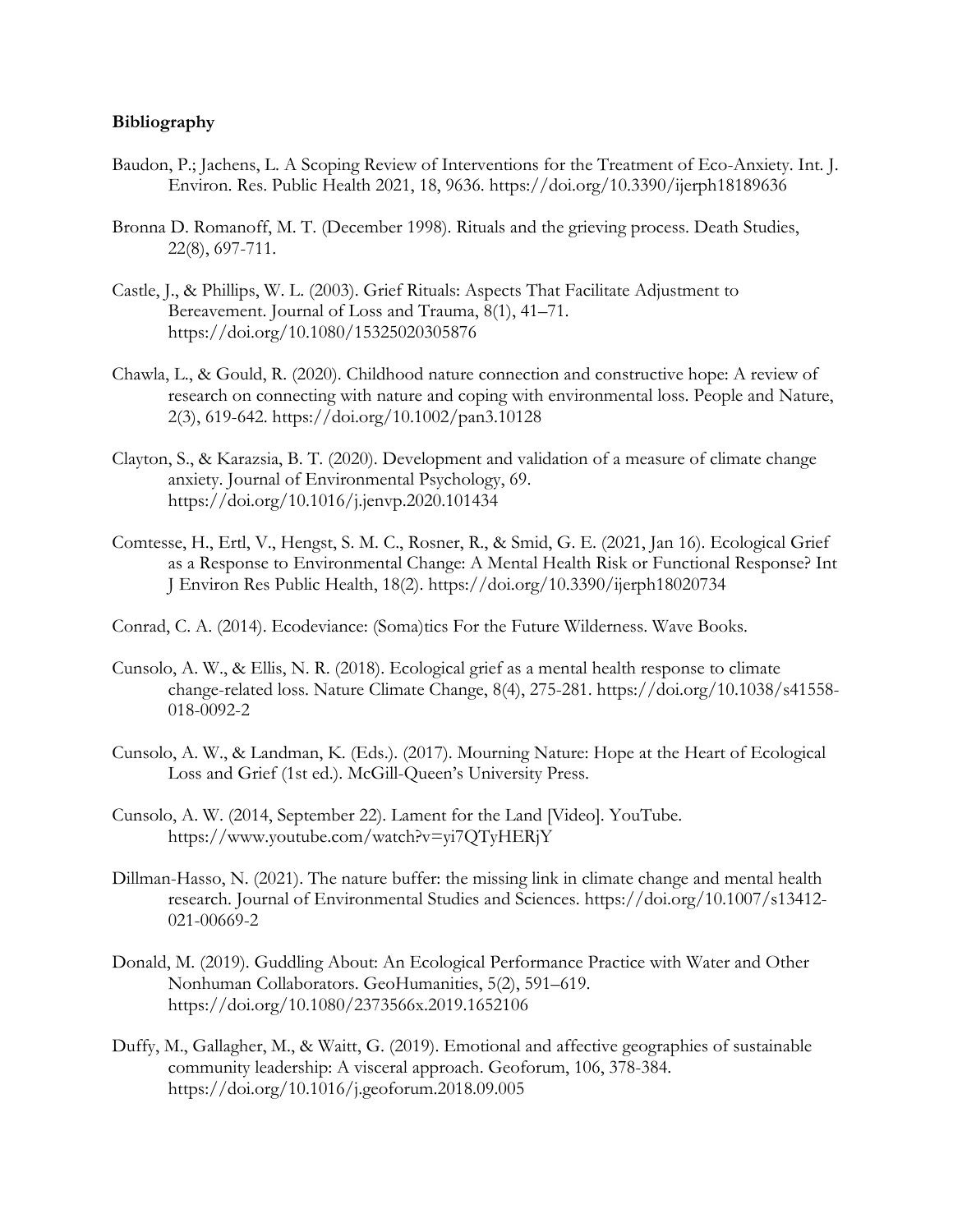- Elgaaied-Gambier, L., & Mandler, T. (2021). Me trying to talk about sustainability: Exploring the psychological and social implications of environmental threats through user-generated content. Ecological Economics, 187. https://doi.org/10.1016/j.ecolecon.2021.107089
- Friedman, K., Sawchyn, L., & Smith, O. (Eds.). (2002). The Fluxus Performance Workbook. Performance Research. https://www.thing.net/~grist/ld/fluxusworkbook.pdf
- Galway, L. P., Beery, T., Jones-Casey, K., & Tasala, K. (2019, Jul 25). Mapping the Solastalgia Literature: A Scoping Review Study. Int J Environ Res Public Health, 16(15). https://doi.org/10.3390/ijerph16152662
- Jones, C. A., & Davison, A. (2021). Disempowering emotions: The role of educational experiences in social responses to climate change. Geoforum, 118, 190-200. https://doi.org/10.1016/j.geoforum.2020.11.006
- Kawamura, S. (2009). Appreciating the incidental: Mieko Shiomi's "Events". Women & Performance: a journal of feminist theory, 19(3), 311-336. https://doi.org/10.1080/07407700903399474
- Lehtonen, A., & Pihkala, P. (2021). Encounters with climate change and its psychosocial aspects through performance making among young people. Environmental Education Research, 27(5), 743-761. https://doi.org/10.1080/13504622.2021.1923663
- Lenferink, L. I. M., Nickerson, A., de Keijser, J., Smid, G. E., & Boelen, P. A. (2020, Jan). Trajectories of grief, depression, and posttraumatic stress in disaster-bereaved people. Depress Anxiety, 37(1), 35-44. https://doi.org/10.1002/da.22850
- Obradovich, N., Migliorini, R., Paulus, M. P., & Rahwan, I. (2018, Oct 23). Empirical evidence of mental health risks posed by climate change. Proc Natl Acad Sci U S A, 115(43), 10953- 10958. https://doi.org/10.1073/pnas.1801528115
- Ogunbode, C. A., Pallesen, S., Böhm, G., Doran, R., Bhullar, N., Aquino, S., Marot, T., Schermer, J. A., Wlodarczyk, A., Lu, S., Jiang, F., Salmela-Aro, K., Hanss, D., Maran, D. A., Ardi, R., Chegeni, R., Tahir, H., Ghanbarian, E., Park, J., Tsubakita, T., Tan, C.-S., van den Broek, K. L., Chukwuorji, J. C., Ojewumi, K., Reyes, M. E. S., Lins, S., Enea, V., Volkodav, T., Sollar, T., Navarro-Carrillo, G., Torres-Marín, J., Mbungu, W., Onyutha, C., & Lomas, M. J. (2021). Negative emotions about climate change are related to insomnia symptoms and mental health: Cross-sectional evidence from 25 countries. Current Psychology. https://doi.org/10.1007/s12144-021-01385-4
- Panu, P. (2020). Anxiety and the Ecological Crisis: An Analysis of Eco-Anxiety and Climate Anxiety. Sustainability, 12(19). https://doi.org/10.3390/su12197836
- Pigott, A. (2020). Articulating artfulness: Exploring the ecological potential of creative conversation. Transactions of the Institute of British Geographers, 45(4), 877-890. https://doi.org/10.1111/tran.12398